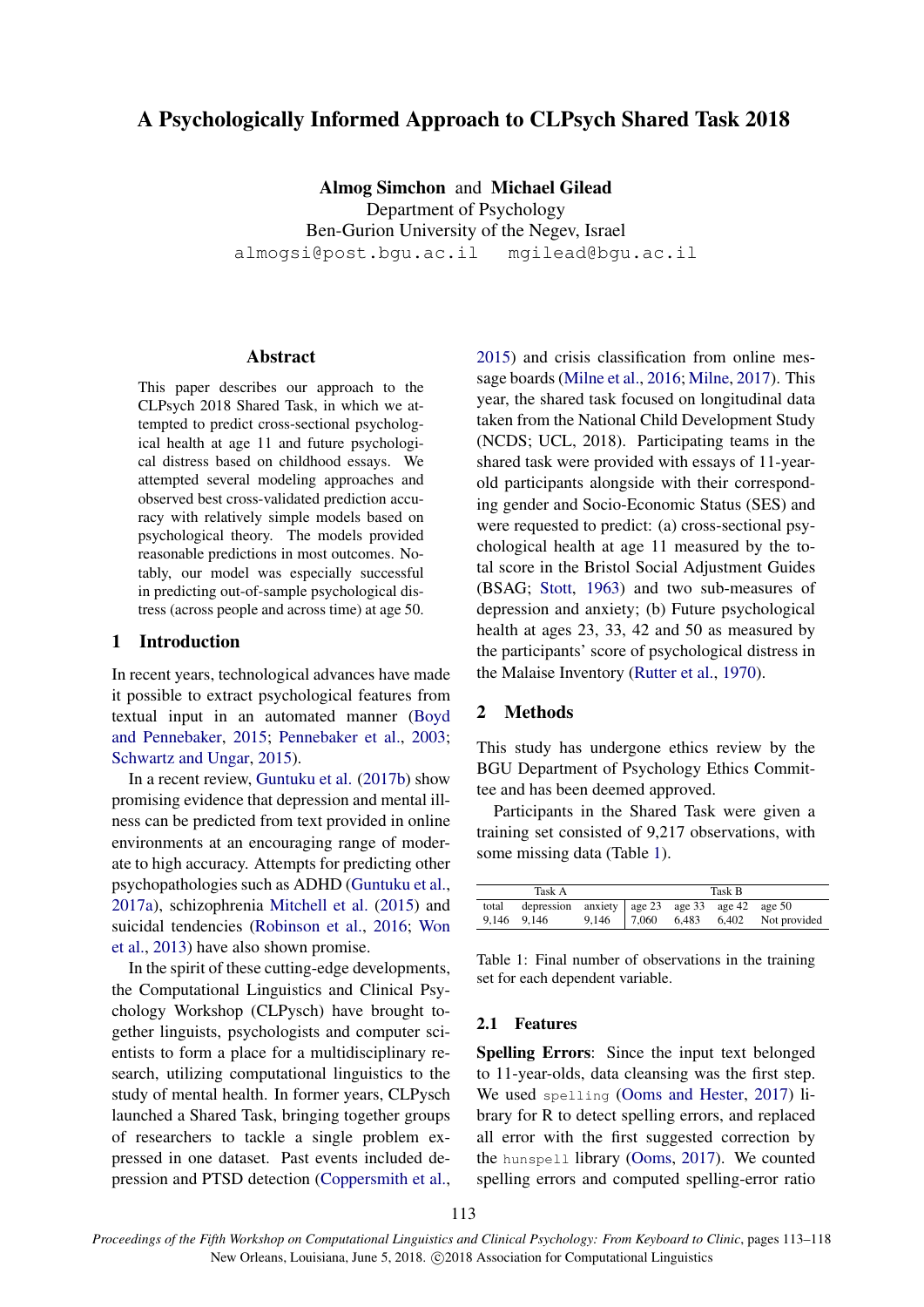as a feature. All other features were based on the corrected text. The intuition behind using this as a measure of psychological well-being stems from a hypothesized relation between impulsivity/ADHD (Seymour et al., 2012), scholastic success (Desocio and Hootman, 2004), and psychological outcomes. Apart from the high comorbidity between ADHD and anxiety and mood disorders (Kessler et al., 2006), ADHD is associated with antisocial behaviors (Storeb and Simonsen, 2016), which is embedded in different subscores of the BSAG measure.

Physical vs. Intellectual Interests: based on a lay psychological theory according to which interest in physical rather than intellectual activity could reflect tendencies towards attention/hyperactivity, we included a measure of interest in sports and academia, by compiling dictionaries of sports and english premier league clubs, and University related words (i.e. Oxford, Cambridge, University). These were added using LIWCalike (Benoit, 2018).

Handwriting Comprehensibility: The original text file contained asterisks for marking misunderstandings by the text typist. The comprehensibility measure was defined as the sum of asterisks in the original text. Again, the idea being that individuals with disorganized handwriting are more likely to suffer from ADHD and lower scholastic success.

Affect Norms: We calculated mean value of the valence, arousal and dominance of the text using ANEW (Bradley and Lang, 1999). The three features correspond to the three-dimensional view of emotion (Russell and Mehrabian, 1977). The psychological intuition is that individuals who are prone to negative affect and high arousal will use language that reflects these characteristics.

Passive Voice: We extracted passive voice by calculating the percentage of passive auxiliary verbs in the text using spaCy NLP (Honnibal and Johnson, 2015) and its wrapper for R (Benoit and Matsuo, 2018). The theoretical impetus behind including this feature is work showing a relation between lack of sense of control and depression (Lachman and Weaver, 1998), and work within our lab showing the relation between passive voice and lack of sense of control (Simchon and Gilead, in preparation).

LIWC: The Linguistic Inquiry and Word Count (LIWC; Pennebaker et al., 2015) is a dictionarybased program for text analysis. LIWC holds dozens of dictionaries tapping into psychological and linguistic features. The program provides the word-use of each dictionary as output. These dictionaries supposedly provide a good coverage of themes that are important in individuals psychological makeup (e.g., family, motivation, affect, and so on).

Absolutist Words: In light of prior research showing that the use of absolutist words are related to mental health outcomes (Al-Mosaiwi and Johnstone, 2017).

Text Concreteness: Brysbaert et al. (2014) compiled a list of 40k English lemmas rated on a bipolar scale from abstract to concrete. We extracted the average concreteness ratings of the text. The motivation for extracting this feature lies in the idea that language abstractness often relates to cognitive performance (Fyfe et al., 2015; Vellutino and Scanlon, 1985), which is associated with mental health outcomes (Roca et al., 2015).

Unusualness of the Text: For each individual, we calculated sum of squared deviations from the average of each LIWC dimension across the entire sample, as a proxy for overall unusualness of the text. This was motivated by the lay psychological theory that individuals who are non-normative would also suffer from negative psychological implications due to such factors as social exclusion.

Unique Words: Number of unique words in the text. The idea is that linguistic richness may reflect high intellect, which is believed to be a resilience factor for mental health (Block and Kremen, 1996).

BSAG-Predictive Words: Scores of general distress, anxiety and depression related words were based on splitting the training set by the corresponding BSAG score into low and high subgroups, extracting the frequent words used by the two splits, subtracting the relative words use of the two parts and normalizing the score. For example, the score of the word husband is 25.95, which means it is positively associated with low score BSAG total, while the score of football is -13.08, which is positively associated with high BSAG total.

In addition to these features, gender, SES and number of unigrams in the text were provided and used in the model as well.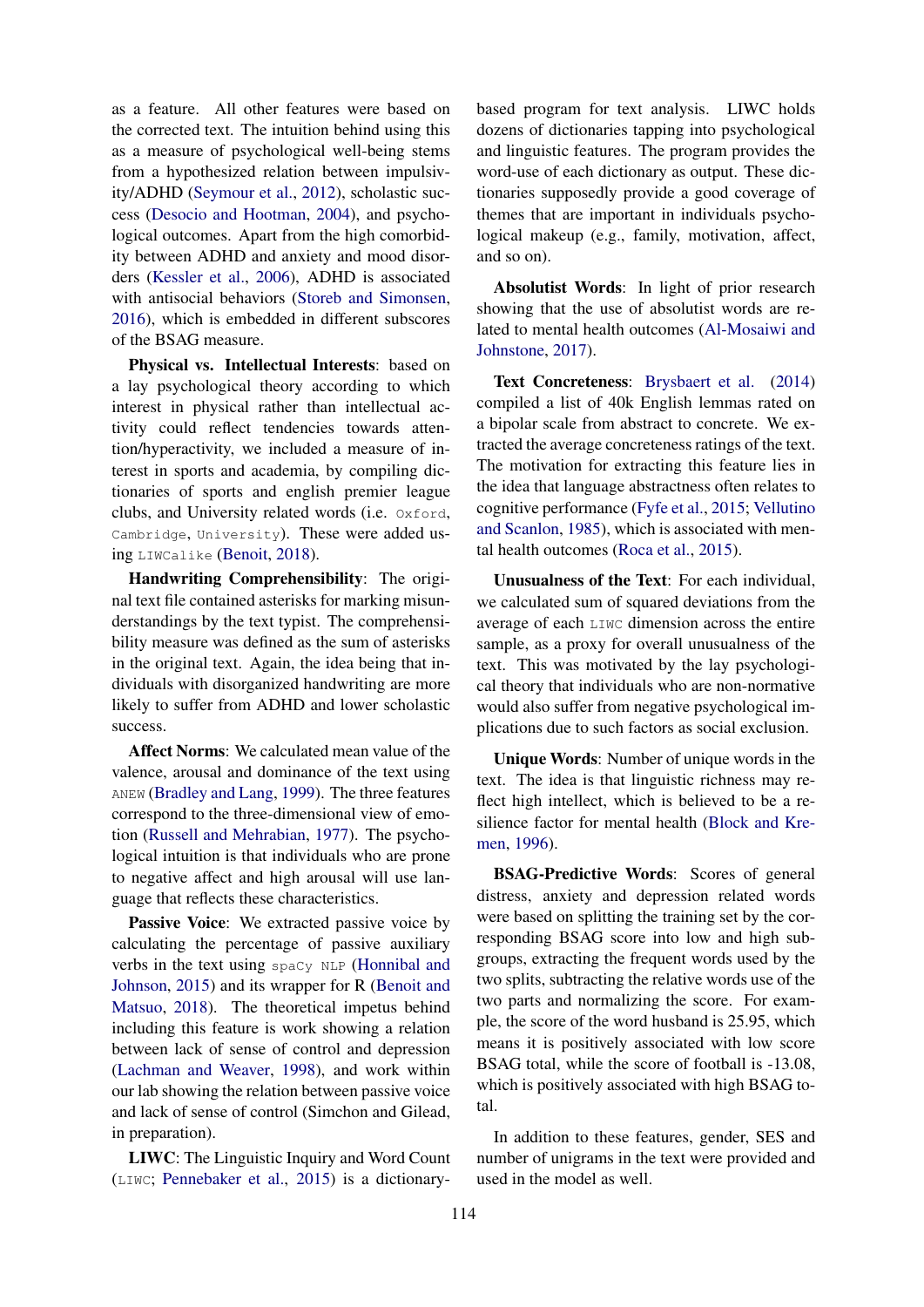### 3 Results and Discussion

#### 3.1 Task A

In task A, the goal was to predict the teachers evaluation of the Bristol Social Adjustment Guides (BSAG) at age eleven, based on the child's text. We attempted several different models (e.g., SV regression; random forest), and saw, perhaps surprisingly, that the linear model produced the best cross-validated accuracies. Moreover, given our background in theoretical psychology, we favored the added benefit of the interpretability of such a model.

We fitted a linear regression model comprised of the above mentioned features without interactions to predict the square root of the BSAG total, BSAG anxiety and BSAG depression. For the purpose of model estimation, we conducted a 10 fold cross-validation. The predicted values were converted back to the original scale and presented in Table 2 alongside with the true results. The main metric is Disattenuated Pearson correlation coefficient between the predicted results and the observed results, divided by the reliability of psychological distress questionnaires (0.77; Ploubidis et al., 2017) and of a recent assessment of related language-based measures (0.70; Park et al., 2015). In this metric, higher values represent better predictions.

$$
r_{Disattenuated} = \frac{r_{Pearson}}{\sqrt{0.7 \cdot 0.77}}
$$

Mean Absolute Error (MAE), which is the average of the absolute error term between the predicted and observed values is also reported. In this metric, lower values represent better predictions.

$$
\text{MAE} = \frac{1}{n}\sum_{i=1}^{n}|e_i|
$$

|               | 10-fold CV  |                                                   | <b>Official Test</b><br>Results |      |      |  |
|---------------|-------------|---------------------------------------------------|---------------------------------|------|------|--|
|               |             | total anxiety depression total anxiety depression |                                 |      |      |  |
| $r_{d}$       | $0.49$ 0.22 | 0.37                                              | $0.52 \quad 0.11$               |      | 0.39 |  |
| MAE 5.83 0.59 |             | 0.96                                              | 5.67                            | 0.47 | 0.94 |  |

Table 2: 10-fold cross-validation and official test results of task A.

#### 3.2 Task B

In this task, the goal was to predict psychological distress scores at ages 23, 33, 42 and 50 based on the Malaise Inventory (Rutter et al., 1970). Age 50 predictions were particularly challenging since not only were they out-of-sample across people, they were also across time (i.e. age 50 distress was never part of the training sample). To tackle this problem, we built a multivariate linear model that included the same features as in Task A. The model produced predictions for ages 23, 33 and 42. On these predicted values, we built a time series for each subject, comprised of the three predicted time points. We used forecast library for R (Hyndman, 2017; Hyndman and Khandakar, 2008) to predict the 4th value in the series which corresponds to age 50, using an automatic exponential smoothing. Results are shown in Table 3. Like in Task A, the main metric is Disattenuated Pearson correlation coefficient. Mean Absolute Error (MAE) is also reported.

|                              |           | $M$ 23-42 age 23 age 33 age 42 age 50 |      |      |      |           |
|------------------------------|-----------|---------------------------------------|------|------|------|-----------|
| 10-fold CV                   | $r_{d}$   | 0.26                                  | 0.37 | 0.23 | 0.19 | <b>NA</b> |
|                              |           | MAE 1.18                              | 1.17 | 1.03 | 1.33 | <b>NA</b> |
| <b>Official Test Results</b> | $r_d$     | 0.27                                  | 0.45 | 0.25 | 0.13 | 0.30      |
|                              | MAE 1.084 |                                       | 0.99 | 0.95 | 1.31 | 1.29      |

Table 3: 10-fold cross-validation and official test results of task B.

In This task, the main evaluation was based on average prediction of ages 23-42. The model provided reasonable predictions in general, but in age 50 predictions it produced the highest result out of all other competing CLPsych 2018 participants. As described, our models favored a simple approach building upon relatively straightforward linear models and psychologically-informed feature selection. This may provide some evidence in favor of simple models when out-ofsample across-people and across-time predictions are needed.

One of the benefits of using classic methods such as linear regression, is model interpretability. In Tables 4 and 5 we list the relevant features used in the our models that passed a significance threshold of  $p < .05$  in the training and test sets.

### 4 Conclusions

We approached the Shared Task by building simple models comprised of various psychologyinformed features. Although our models were not the most successful in the shared task, they did show some successful predictions on some of the outcome measures. Specifically, in predicting out-of-sample across-people and across-time, our model produced the best result out of CLPsych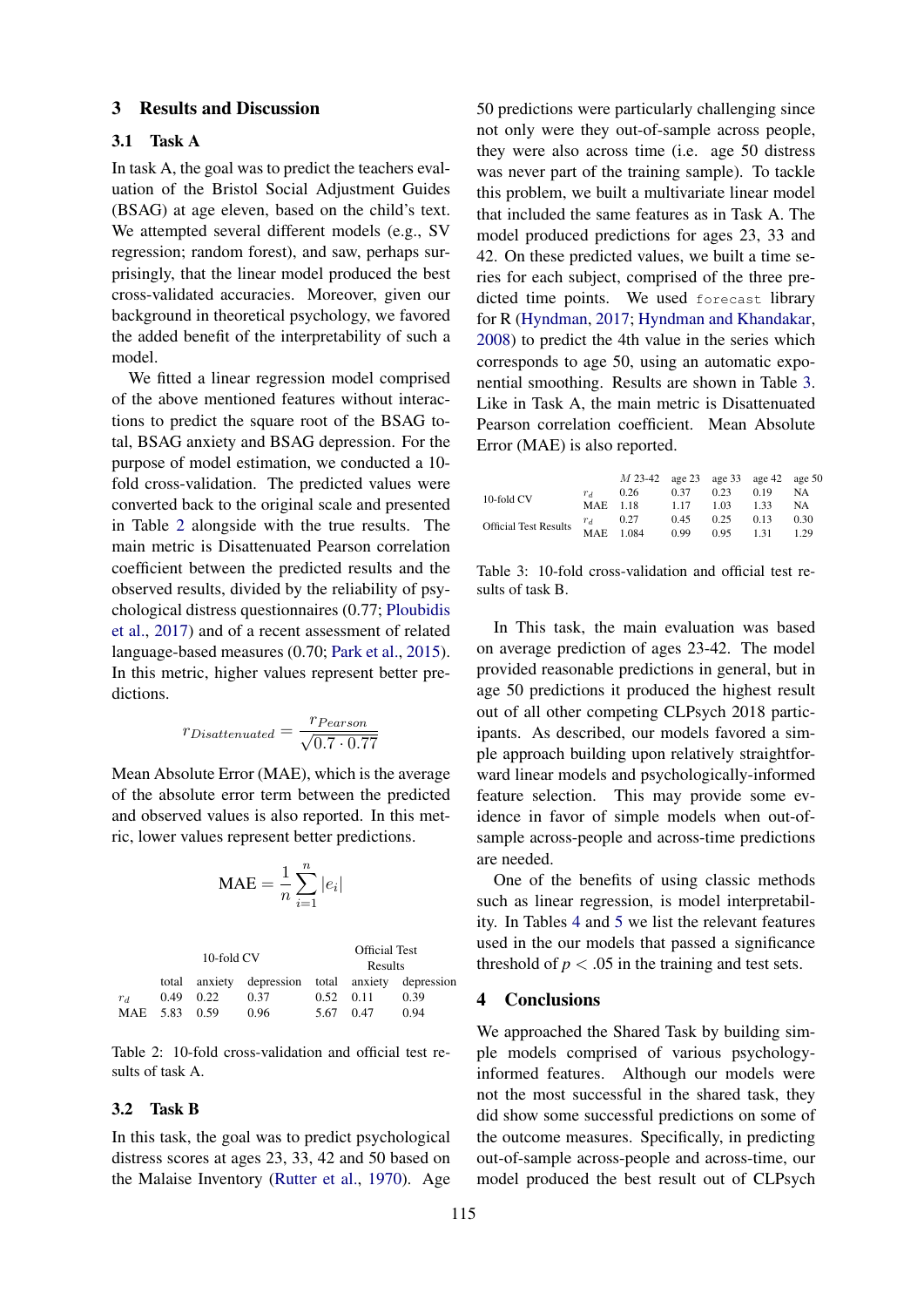| total        |            |             | depression      |              |  |
|--------------|------------|-------------|-----------------|--------------|--|
| test         | training   | test        | training        | test         |  |
| cntrl_gender | arousal    | function    | a11_total1grams | Sixltr       |  |
| Sixltr       | Sixltr     | quant       | arousal         | affect       |  |
| discrep      | Dic        | negemo      | WС              | posemo       |  |
| spelling     | AllPunc    | anx         | Clout           | health       |  |
| unique_words | pred_total | sad         | social          | spelling     |  |
| pred_dep     | pred_anx   | focusfuture | family          | unique_words |  |
|              | pred_dep   | swear       | female          | pred_dep     |  |
|              |            | spelling    | insight         |              |  |
|              |            |             | swear           |              |  |
|              |            |             | spelling        |              |  |
|              |            |             | misund          |              |  |
|              |            |             | unique_words    |              |  |
|              |            |             | pred_anx        |              |  |
|              |            |             | SES             |              |  |
|              |            |             |                 |              |  |
|              |            |             |                 |              |  |
|              |            |             |                 |              |  |
|              |            |             |                 |              |  |
|              |            |             |                 |              |  |
|              |            |             | anxiety         |              |  |

Table 4: Significant features in Task A. Features in bold were not incorporated in LIWC or in the original dataset.

| age 23          |              | age 33          |      | age 42       |         |
|-----------------|--------------|-----------------|------|--------------|---------|
| training        | test         | training        | test | training     | test    |
| cntrl_gender    | cntrl_gender | cntrl_gender    |      | cntrl_gender | tentat  |
| a11_total1grams | Analytic     | a11_total1grams |      | WC           | relativ |
| WC              | social       | WС              |      | affect       | motion  |
| friend          | motion       | absu            |      | posemo       | space   |
| study           | space        | pred_dep        |      | negemo       | time    |
| <b>SES</b>      | passive_aux  | <b>SES</b>      |      | power        |         |
|                 |              |                 |      | unique_words |         |

Table 5: Significant features in Task B. Features in bold were not incorporated in LIWC or in the original dataset.

2018 participating teams. That said, there is still much room for model improvements and feature extraction. Despite the performance advantages afforded by novel statistical approaches (e.g., neural networks, support vector regression, random forest regression and so forth), the linear models may still have some practical use in prediction problems, given their low complexity and variance. Furthermore, they produce the benefit of higher interpretability, which can facilitate gradual accumulation of knowledge regarding relevant features. Our findings also suggest that some potentially unexpected features (e.g., spelling mistakes, incomprehensibility of written text) can be derived from psychological theory, and augment prediction of meaningful outcomes.

## Acknowledgments

The authors wish to thank Dr. Jonathan Rosenblatt and the CLPsych 2018 Shared Task organizers. We are also grateful to The Centre for Longitudinal Studies, UCL Institute of Education for the use of these data and to the UK Data Archive and UK Data Service for making them available. However, they bear no responsibility for the analysis or interpretation of these data.

# References

- Mohammed Al-Mosaiwi and Tom Johnstone. 2017. In an absolute state: Elevated use of absolutist words is a marker specific to anxiety, depression, and suicidal ideation. *Clinical Psychological Science*, page 2167702617747074.
- Kenneth Benoit. 2018. *LIWCalike: Text analysis similar to the Linguistic Inquiry and Word Count (LIWC)*. R package version 0.3.2.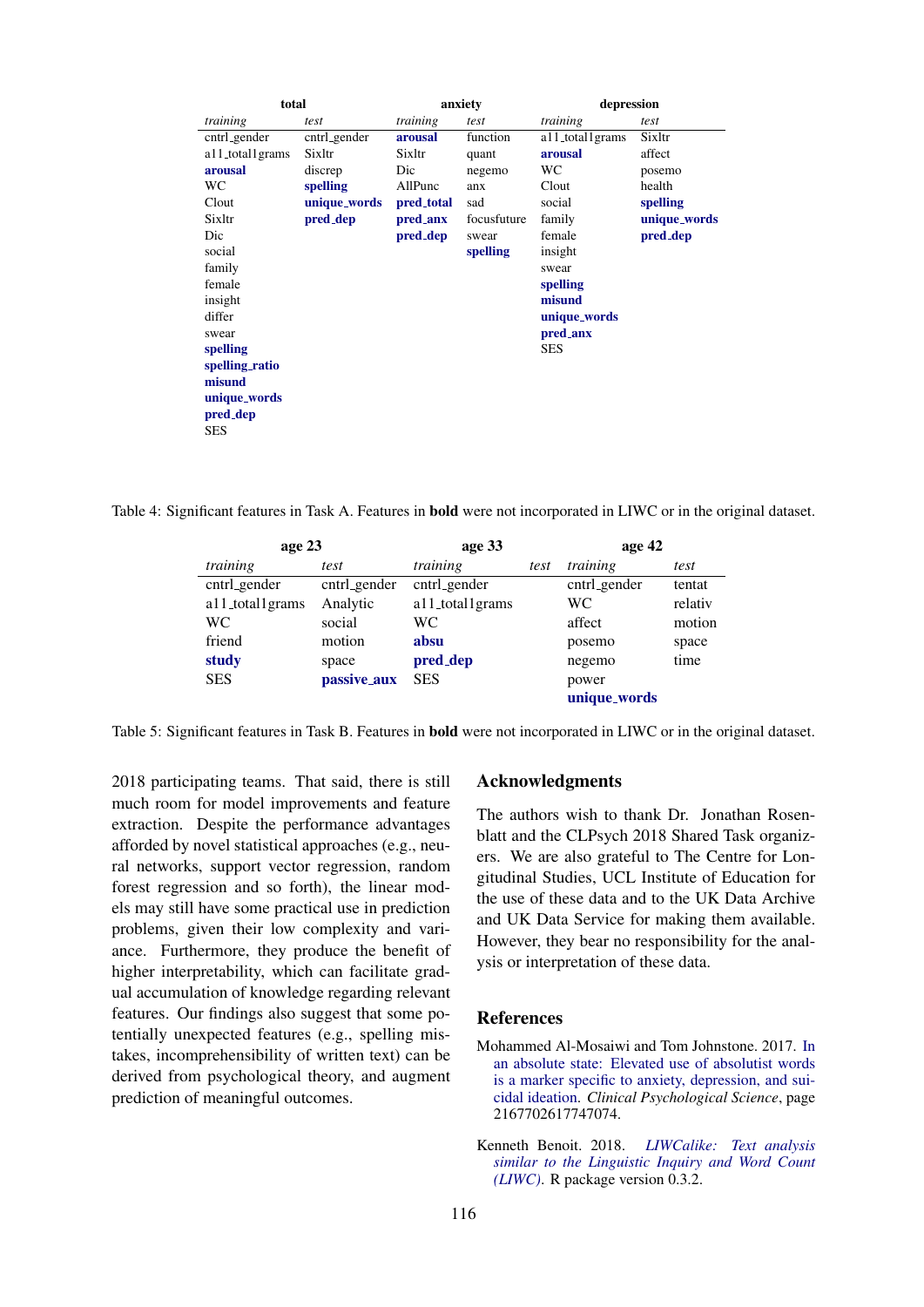- Kenneth Benoit and Akitaka Matsuo. 2018. *spacyr: Wrapper to the 'spaCy' 'NLP' Library*. R package version 0.9.6.
- Jack Block and Adam M. Kremen. 1996. IQ and egoresiliency: Conceptual and empirical connections and separateness. *Journal of Personality and Social Psychology*, 70(2):349–361.
- Ryan L. Boyd and James W. Pennebaker. 2015. A way with words: Using language for psychological science in the modern era. *Consumer Psychology in a Social Media World*, (October):222–236.
- Margaret M Bradley and Peter J Lang. 1999. Affective norms for english words (anew): Instruction manual and affective ratings. Technical report, Citeseer.
- Marc Brysbaert, Amy Beth Warriner, and Victor Kuperman. 2014. Concreteness ratings for 40 thousand generally known english word lemmas. *Behavior research methods*, 46(3):904–911.
- Glen Coppersmith, Mark Dredze, Craig Harman, Kristy Hollingshead, and Margaret Mitchell. 2015. Clpsych 2015 shared task: Depression and ptsd on twitter. In *Proceedings of the 2nd Workshop on Computational Linguistics and Clinical Psychology: From Linguistic Signal to Clinical Reality*, pages 31–39.
- Janiece Desocio and Janis Hootman. 2004. Children ' s Mental Health and School Success. *The Journal of School Nursing*, 20(4):189–196.
- Emily R Fyfe, Nicole M McNeil, and Bethany Rittle-Johnson. 2015. Easy as abcabc: Abstract language facilitates performance on a concrete patterning task. *Child development*, 86(3):927–935.
- Sharath Chandra Guntuku, J. Russell Ramsay, Raina M. Merchant, and Lyle H. Ungar. 2017a. Language of ADHD in Adults on Social Media. *Journal of Attention Disorders*.
- Sharath Chandra Guntuku, David B. Yaden, Margaret L. Kern, Lyle H. Ungar, and Johannes C. Eichstaedt. 2017b. Detecting depression and mental illness on social media: an integrative review. *Current Opinion in Behavioral Sciences*, 18:43–49.
- Matthew Honnibal and Mark Johnson. 2015. An improved non-monotonic transition system for dependency parsing. In *Proceedings of the 2015 Conference on Empirical Methods in Natural Language Processing*, pages 1373–1378.
- Rob J Hyndman. 2017. *forecast: Forecasting functions for time series and linear models*. R package version 8.2.
- Rob J Hyndman and Yeasmin Khandakar. 2008. Automatic time series forecasting: the forecast package for R. *Journal of Statistical Software*, 26(3):1–22.
- Ronald C Kessler, Lenard Adler, Russell Barkley, Joseph Biederman, C Keith Conners, Olga Demler, Stephen V Faraone, Laurence L Greenhill, Mary J Howes, Kristina Secnik, et al. 2006. The prevalence and correlates of adult adhd in the united states: results from the national comorbidity survey replication. *American Journal of psychiatry*, 163(4):716– 723.
- Margie E Lachman and Suzanne L Weaver. 1998. The sense of control as a moderator of social class differences in health and well-being. *Journal of personality and social psychology*, 74(3):763.
- David N Milne. 2017. Triaging content in online peersupport: an overview of the 2017 CLPsych shared task.
- David N Milne, Glen Pink, Ben Hachey, and Rafael A Calvo. 2016. CLPsych 2016 Shared Task: Triaging content in online peer-support forums. *3rd Workshop on Computational Linguistics and Clinical Psychology: From Linguistic Signal to Clinical Reality*, pages 118–127.
- Margaret Mitchell, Kristy Hollingshead, and Glen Coppersmith. 2015. Quantifying the Language of Schizophrenia in Social Media. *Conference of the North American Chapter of the Association for Computational Linguistics Human Language Technologies (NAACL HLT 2015)*, pages 11–20.
- Jeroen Ooms. 2017. *hunspell: High-Performance Stemmer, Tokenizer, and Spell Checker*. R package version 2.9.
- Jeroen Ooms and Jim Hester. 2017. *spelling: Tools for Spell Checking in R*. R package version 1.1.
- Gregory Park, H Andrew Schwartz, Johannes C Eichstaedt, Margaret L Kern, Michal Kosinski, David J Stillwell, Lyle H Ungar, and Martin EP Seligman. 2015. Automatic personality assessment through social media language. *Journal of personality and social psychology*, 108(6):934.
- James W Pennebaker, Ryan L Boyd, Kayla Jordan, and Kate Blackburn. 2015. The development and psychometric properties of liwc2015. Technical report.
- James W Pennebaker, Matthias R Mehl, and Kate G Niederhoffer. 2003. Psychological Aspects of Natural Language Use: Our Words, Our Selves. *Review Literature And Arts Of The Americas*.
- GB Ploubidis, A Sullivan, M Brown, and A Goodman. 2017. Psychological distress in mid-life: evidence from the 1958 and 1970 british birth cohorts. *Psychological medicine*, 47(2):291–303.
- Jo Robinson, Georgina Cox, Eleanor Bailey, Sarah Hetrick, Maria Rodrigues, Steve Fisher, and Helen Herrman. 2016. Social media and suicide prevention: a systematic review. *Early intervention in psychiatry*, 10(2):103–121.